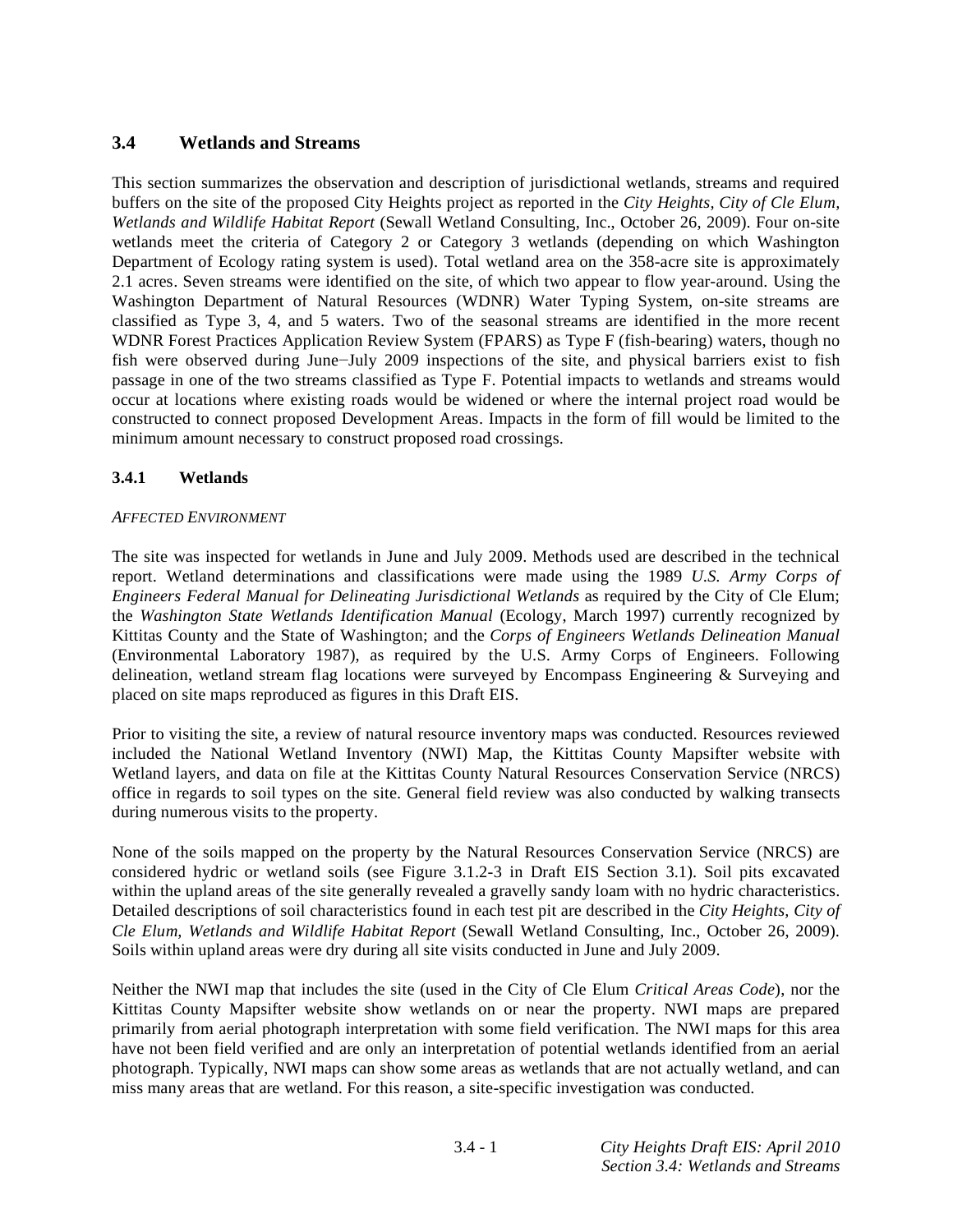Field observations by Sewall Wetland Consulting staff confirmed the presence of a total of four (4) wetlands on the City Heights property. There are also three wetlands in close proximity to the site. All of the wetlands are associated with streams that flow through the property.

According to Chapter 18.01.030 of the City of Cle Elum Municipal Code, wetlands are areas that are "*inundated or saturated by surface water or groundwater at a frequency and duration sufficient to support, and that under normal circumstances do support, a prevalence of vegetation typically adapted for life in saturated soil conditions. Wetlands generally include swamps, marshes, bogs, and similar areas. Wetlands do not include those artificial wetlands intentionally created from non-wetland sites, including, but not limited to, irrigation and drainage ditches, grass-lined swales, canals, detention facilities, wastewater treatment facilities, farm ponds, and landscape amenities. However, wetlands may include those artificial wetlands intentionally created from non-wetland areas created to mitigate conversion of wetland, if permitted by the county or city.*"

The City of Cle Elum uses the Washington Department of Ecology – *Washington State Wetland Rating System for Eastern Washington* (October 1991 Pub#91-58). This system rates wetlands on a point system based upon functions as a Category 1, 2, 3 or 4 wetland, with Category 1 wetlands being the highest value wetlands and Category 4 being the lowest value wetlands.

Wetlands were also rated using the more recent *Washington Department of Ecology – Washington State Wetland Rating System for Eastern Washington Revised March 2007 (*Pub #04-06-15). This system also rates wetlands on functions with a numeric score to determine if a wetland rates as a Category 1, 2, 3, or 4 wetland. As with the 1991 rating system, Category 1 wetlands are of the highest value or function, and Category 4 wetlands are of the lowest value or function. The 2007 rating system is more detailed and provides a better analysis of the function and values of wetlands. Kittitas County as well as the Washington Department of Ecology and the U.S. Army Corps of Engineers use this rating system in their review of proposed project actions.

Wetlands were also classified using the methodology in *Classification of Wetlands and Deepwater Habitats of the United States* (Cowardin, L., V. Carter, F. Golet, and E. LaRoe 1979). Known as the U.S. Fish and Wildlife Service or Cowardin wetland classification system, this method classifies wetlands based upon hydrologic location as well as vegetation classes. These classes are then utilized in the wetland rating systems of other agencies (described above) to determine wetland functions.

Table 3.4-1 lists on-site and adjacent wetlands by category according to the regulatory criteria described above, along with City and County buffer width requirements for wetlands in these categories. Wetlands F, G, and H are offsite, but in close proximity to the City Heights boundary, to the extent that the buffer requirements for these wetlands may extend onto the City Heights property. Wetlands listed in Table 3.4- 1 are described in more detail below.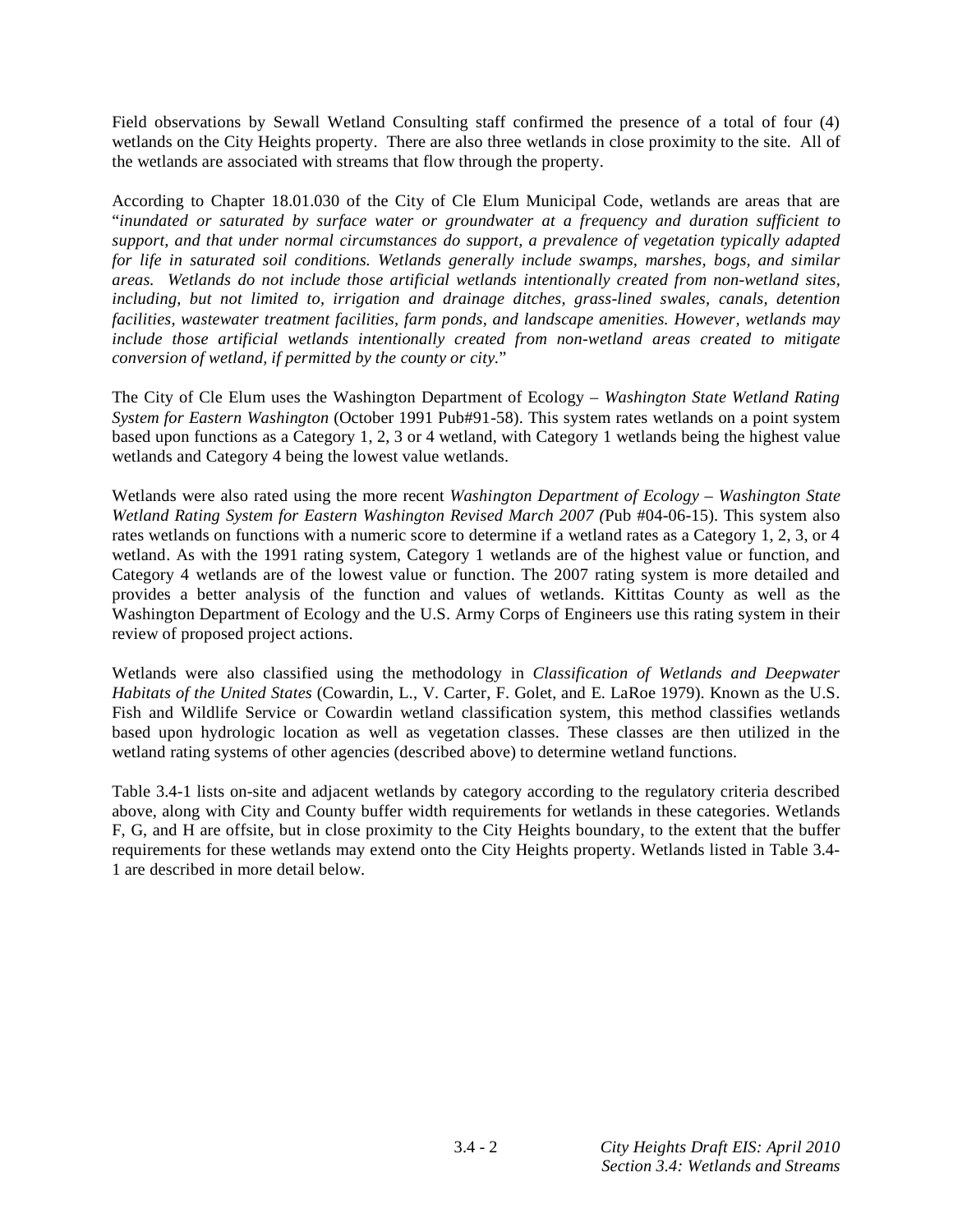| Wetland | Area<br>in square feet | Category<br><b>(Ecology 1991)</b> | <b>Cle Elum Code</b><br><b>Buffer Width</b> | <b>Kittitas County</b><br><b>Buffer Width<sup>a</sup></b> | Category<br>(Ecology 2007) |
|---------|------------------------|-----------------------------------|---------------------------------------------|-----------------------------------------------------------|----------------------------|
| A       | $1,507$ sf             |                                   | $100$ ft                                    |                                                           |                            |
| B       | 18,596 sf              |                                   | $100$ ft                                    | 25 to 100 ft                                              |                            |
| C       | 31,989 sf              |                                   | $100$ ft                                    | 25 to 100 ft                                              |                            |
| E       | 38,289 sf              |                                   | $100$ ft                                    | 25 to 100 ft                                              |                            |
|         | 1,786 sf               | $\gamma$ b                        | $50$ ft                                     |                                                           |                            |
| G       | $6,630$ sf             | 2 <sup>b</sup>                    | $50$ ft                                     |                                                           |                            |
| Н       | 35,787 sf              | 3 <sup>b</sup>                    | $50$ ft                                     | 20 to 80 ft                                               |                            |

Table 3.4-1. Wetland ratings and regulatory buffer width requirements for wetlands on and adjacent to the City Heights property.

<sup>a</sup> Kittitas County buffer widths reported in Table 3.4-1 apply to Category 2 wetlands more than 2,000 sf in size, and Category 3 wetlands more than 10,000 sf in size (KCC 17.04.020).

<sup>b</sup> Offsite Wetlands F, G, and H would remain in unincorporated Kittitas County if the City Heights site is annexed to Cle Elum; therefore, the County's buffer width requirements would apply (unless the property on which these wetlands are located is annexed to the City as a result of an action by others).

## **Wetland A**

l

Wetland A consists of a 1,507 sf riparian wetland located just upstream of the Montgomery Road crossing of the power line easement (see Figure 3.4-1). The road crossing historically appears to have caused a dam effect allowing a wetland to form in the area upstream of it. Stream B (Deer Creek) forms the east side of Wetland A.

Wetland A is a riparian wetland with its hydrology supported by stream bank overflow and seepage from the Deer Creek. Overstory vegetation includes scattered red alder and Pacific willow. Understory includes red-osier dogwood, water leaf, manna grass, and horsetail.

Using the U.S. Fish and Wildlife Service Wetland Classification Method (Cowardin et al. 1979), Wetland A would be classified as PFO1C (palustrine, forested, broad leaved deciduous, seasonally flooded).

Using the 1991 *Washington Department of Ecology (Ecology) Wetland Rating System* recognized by the City of Cle Elum, Wetland A is a Category 2 wetland. According to Chapter 18.01.460 of the Cle Elum Municipal Code, Category 2 wetlands are required to have a 100-ft buffer measured from the wetland edge. Kittitas County also utilizes the 1991 Ecology Wetland Ratings System. Under Kittitas County Code (KCC) Section 17A.04.020, Category 2 wetlands less than 2,000 sf in size have no buffer requirement.

Wetland A was also rated using the revised Ecology 2007 *Wetland Rating System for Eastern Washington* to determine functions. This is the current system used by Ecology for establishing function ratings for wetlands; however, there is no requirement for the City Heights project to provide these ratings, as neither the City of Cle Elum or Kittitas County have adopted this system to date.<sup>1</sup> Wetland A is a Category 2 riverine wetland, with low to moderate habitat value.

<sup>1</sup> Kittitas County typically sends wetland studies to Ecology for peer review as the County has no wetland staff. Therefore, the Ecology 2007 system of ratings is provided in the *City Heights, City of Cle Elum, Wetlands and Wildlife Habitat Report* (Sewall Wetland Consulting, Inc., October 26, 2009) for Ecology's convenience, if they are asked to review the development proposal for the City Heights property.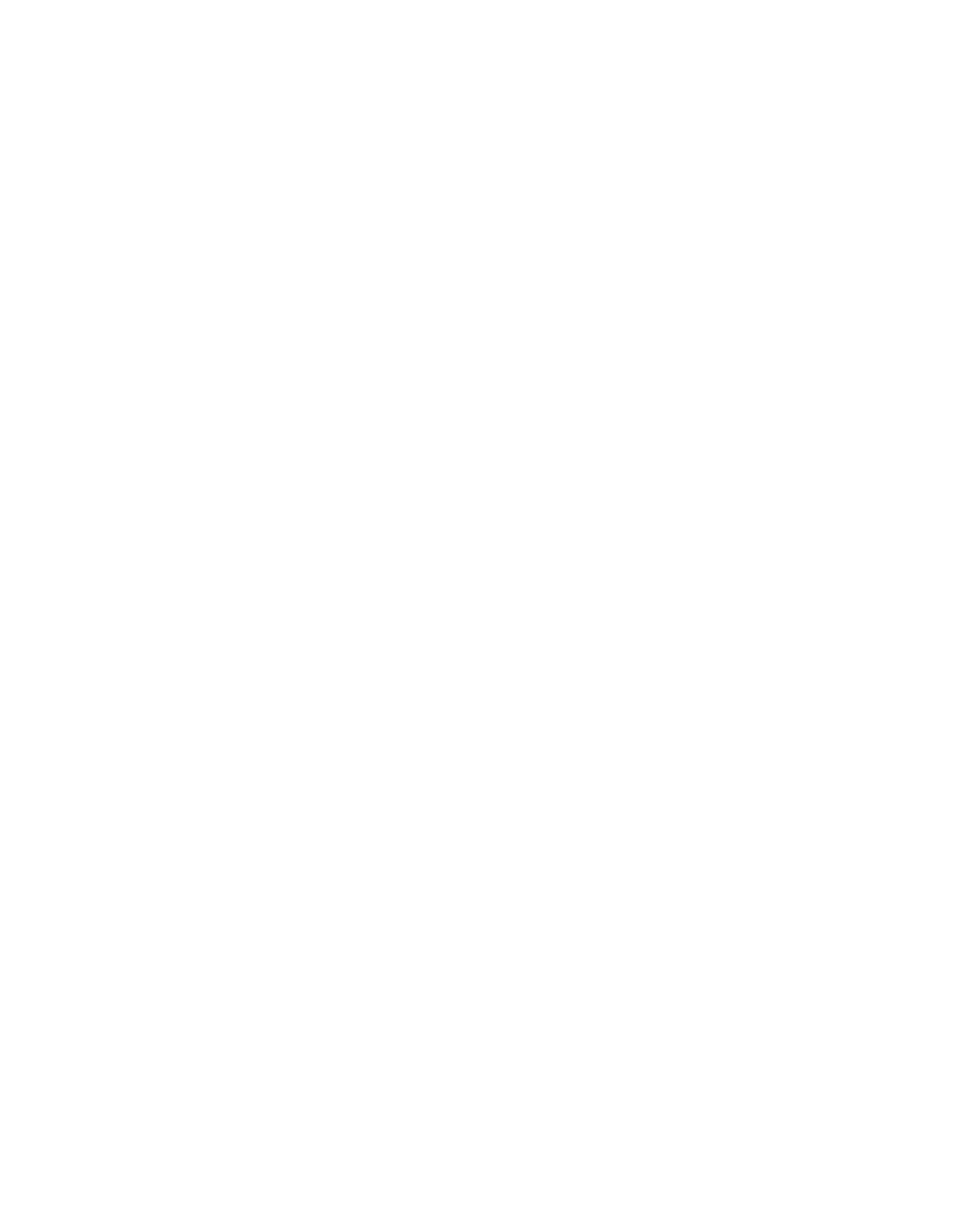**Insert Figure 3.4-1. City Heights Property Streams and Wetlands Delineation Map: East End.**

(11 x 17-inch color)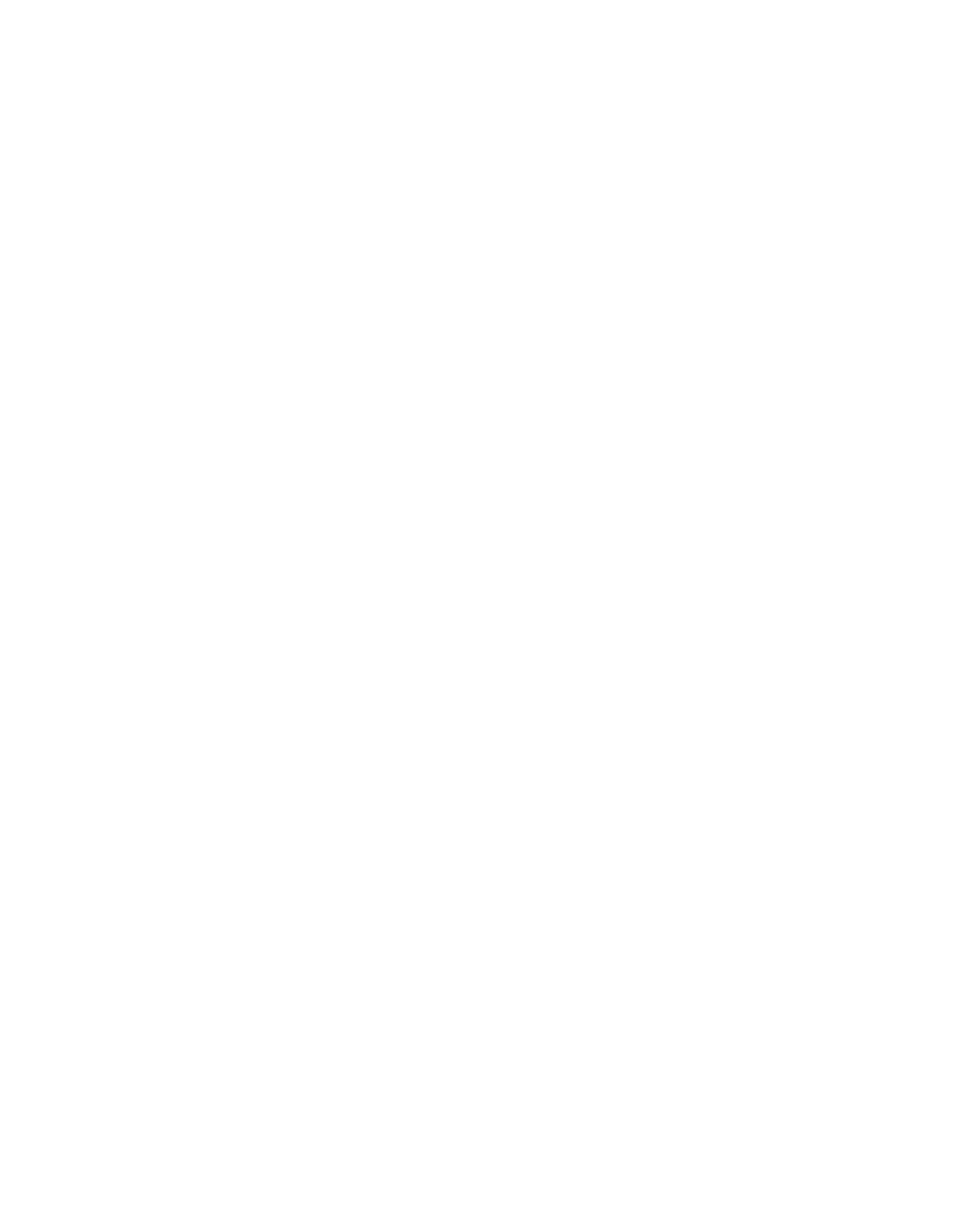## **Wetland B**

Wetland B is a 18,596 sf emergent and scrub-shrub slope wetland located under the power line in the Steam C riparian corridor (see Figure 3.4-2). There is a "jeep" road through the center of the wetland. Vegetation within this area may have been cleared or sprayed by the electrical utility companies to keep growth at a minimum.

Wetland B appears to receive its hydrology from groundwater seeps as well as stream flow entering the wetland from Stream C. Numerous small ruts and depressions hold water and provide seasonal amphibian breeding areas in this wetland. The scrub shrub portion of Wetland B includes a small area at the north end under the power line that is vegetated with a mix of red-osier dogwood, willow, and some hawthorne. The emergent portion of Wetland B is vegetated with a mix of small-fruited bulrush, spikerush (*Eleocharis palustrus*), soft rush, sedge, bluegrass, bentgrass and some quackgrass.

Using the U.S. Fish and Wildlife Service Wetland Classification Method (Cowardin et al. 1979), Wetland B contains areas that would be classified as PSS1C (palustrine, scrub-shrub, broad leaved deciduous, seasonally flooded) and PEM1C (palustrine, emergent, persistent, seasonally flooded).

Using the 1991 *Washington Department of Ecology Wetland Rating System*, Wetland B is a Category 2 wetland. Under City of Cle Elum Municipal Code (CEMC), Wetland B is required to have a 100-ft buffer.

Kittitas County Code 17A.04.020 requires a buffer ranging from 25 to 100 feet for a Category 2 wetland greater than 2,000 sf in size, depending upon the following:

*The wetland buffer ranges have been established to reflect the impact of certain intense land uses on wetland function and values. The director shall base the buffer size on the following criteria and shall establish the least restrictive width of buffer necessary to account for all of the following considerations:* 

- *1. The overall intensity of the proposed use*
- *2. The presence of threatened, endangered, or sensitive species*
- *3. The site's susceptibility to severe erosion*
- *4. The use of a buffer enhancement plan by the applicant which uses native vegetation or other measures which will enhance the functions and values of the wetland or buffer. (Ord. 94-22 (part), 1994).*

Using the revised Ecology 2007 *Wetland Rating System for Eastern Washington* to determine functions, and rating Wetland B as a slope wetland, Wetland B is a Category 3 wetland with moderate habitat value.

### **Wetland C**

Wetland C is a 31,989 sf forested wetland located in the Steam C riparian corridor (see Figure 3.4-2). This wetland is an apparent historic excavation presumably related to past mining operations. The wetland is defined by steep sides and a large fill berm at its south end. The bottom of the wetland is flat and has been disturbed recently by trucks "mudding" in the bottom, creating ruts and bare disturbed soil.

Wetland C appears to receive its hydrology primarily from Stream C flows spreading out through the bottom of the wetland. Cottonwood trees comprise the overstory vegetation. The sparse understory includes willow and red-osier dogwood, with little in the herb strata other than quackgrass around the perimeter.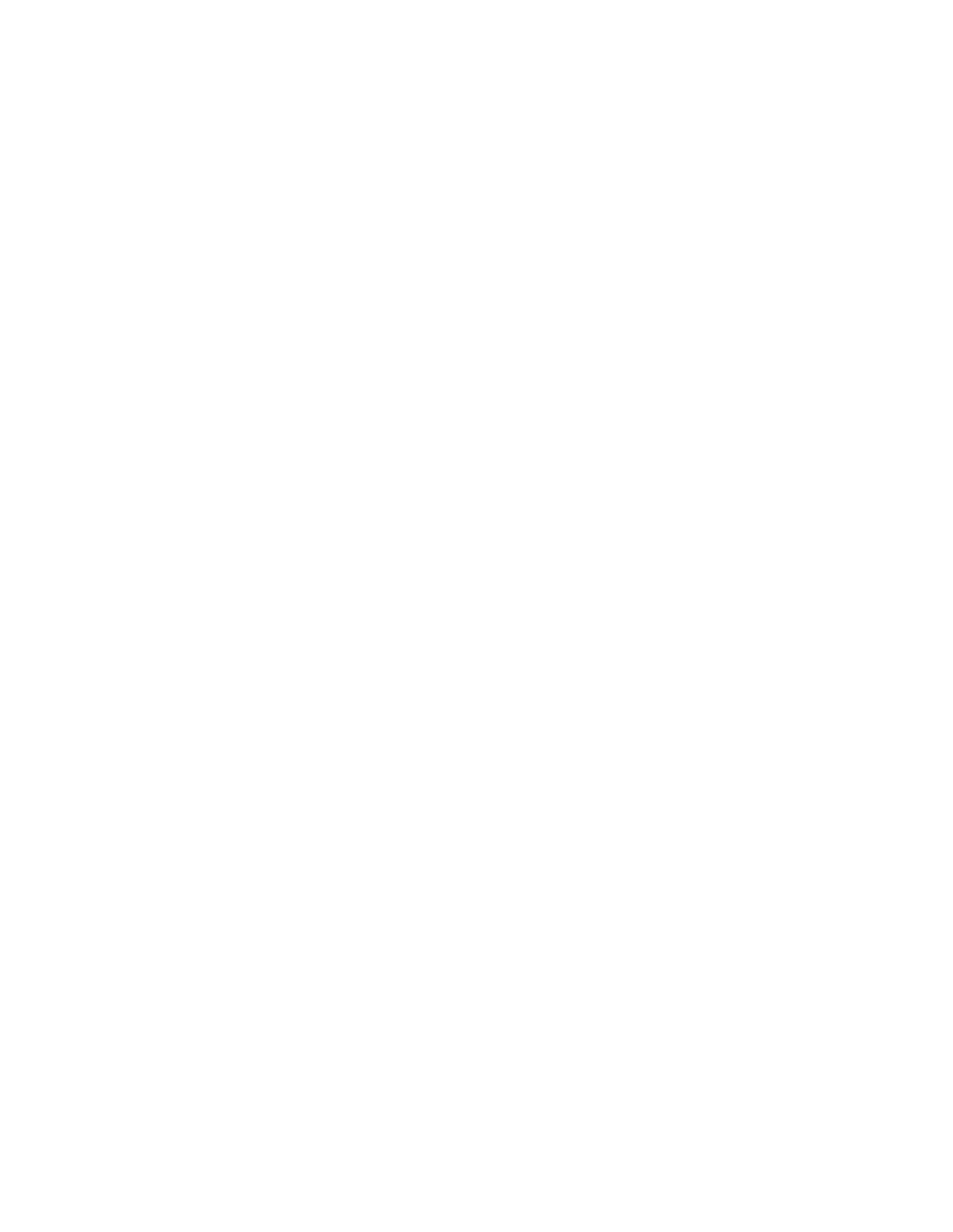**Insert Figure 3.4-2. City Heights Property Streams and Wetlands Delineation Map: West End.** 

(11 x 17-inch color)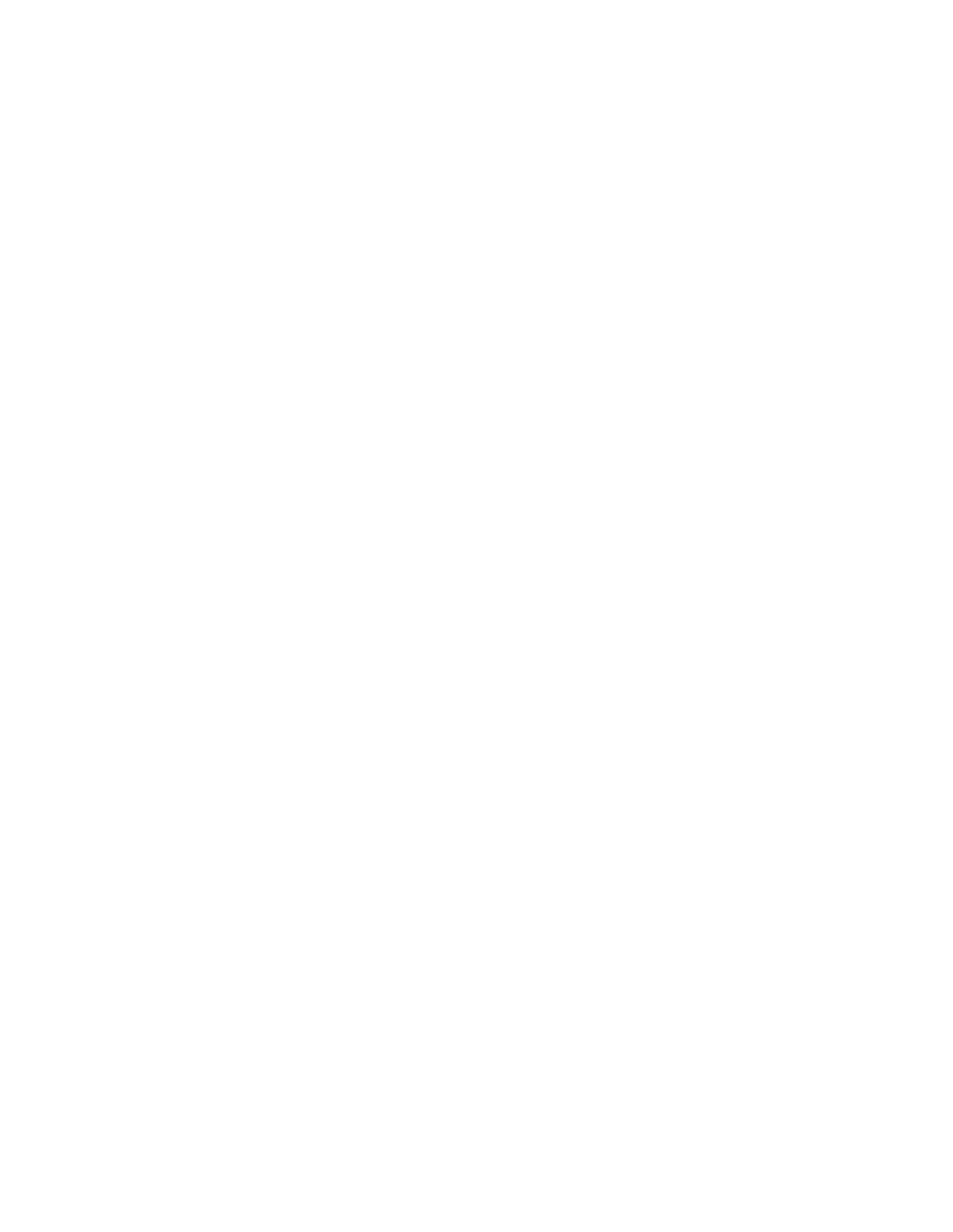Using the U.S. Fish and Wildlife Service Wetland Classification Method (Cowardin et al. 1979), Wetland C would be classified as PFO1C (palustrine, forested, broad leaved deciduous, seasonally flooded).

Using the 1991 *Washington Department of Ecology Wetland Rating System*, Wetland C is a Category 2 wetland, requiring a 100-ft buffer under City of Cle Elum Municipal Code, or a 25 to 100-ft buffer under Kittitas County Code.

Using the revised Ecology 2007 *Wetland Rating System for Eastern Washington* to determine functions, and rating Wetland C as a slope wetland, Wetland C is a Category 3 wetland with low to moderate habitat value.

# **Wetland D – Offsite**

Wetland D was originally identified during field work and thought to be on the property. However, it was later determined to be more than 200 feet off-site to the north of Wetland E. Therefore, details of this wetland are not included in this analysis.

# **Wetland E**

Wetland E is a 38,289 sf emergent, scrub-shrub and forested slope wetland located under the power line in the Steam D riparian corridor (see Figure 3.4-2). This wetland includes primarily scrub shrub and forested plant communities dominated by a mix of red-osier dogwood, Sitka alder, and cottonwood. Understory species include field mint, sedge, spikerush, small fruited bulrush, veronica, and willow herb. In addition, a small lobe of cattail-dominated wetland is present along the west side of Wetland E in the area at the toe of the old coal mine tailings pile. It is possible this area is a groundwater outflow from an old coal mine opening, or possibly a natural spring. Water appears to be seeping and flowing from this area throughout the year, supporting obligate wetland species including broad-leaved cattail and smallfruited bulrush.

Wetland E appears to receive its hydrology from groundwater seeps as well as stream flow. Numerous small ruts and depressions hold water and provide seasonal amphibian breeding areas in this wetland.

Using the U.S. Fish and Wildlife Service Wetland Classification Method (Cowardin et al. 1979), Wetland E contains areas that would be classified as PFO1C (palustrine, forested, broad leaved deciduous, seasonally flooded), PSS1C (palustrine, scrub-shrub, broad leaved deciduous, seasonally flooded) and PEM1C (palustrine, emergent, persistent, seasonally flooded).

Using the 1991 *Washington Department of Ecology Wetland Rating System*, Wetland E is a Category 2 wetland, requiring a 100-ft buffer under Cle Elum Municipal Code, or a 25 to 200-ft buffer under Kittitas County Code.

Using the revised Ecology 2007 *Wetland Rating System for Eastern Washington* to determine functions, Wetland E (a slope wetland), rated as a Category 3 wetland with moderate to high habitat value.

# **Wetlands F, G and H (offsite)**

Wetland F (1,786 sf) was found to be an off-site riparian forested wetland similar in character to Wetland E although smaller in size. Wetland G (6,630 sf) is a small forested wetland located within a swale between the hillside and the Coal Mines Trail, potentially off-site. Wetland H is a 35,787 sf, forested, quaking aspen-dominated wetland located south of Stream C along the west side of Summit View Road, just north of its intersection with W Sixth Street (see Figure 3.4-2). Since these are off-site features,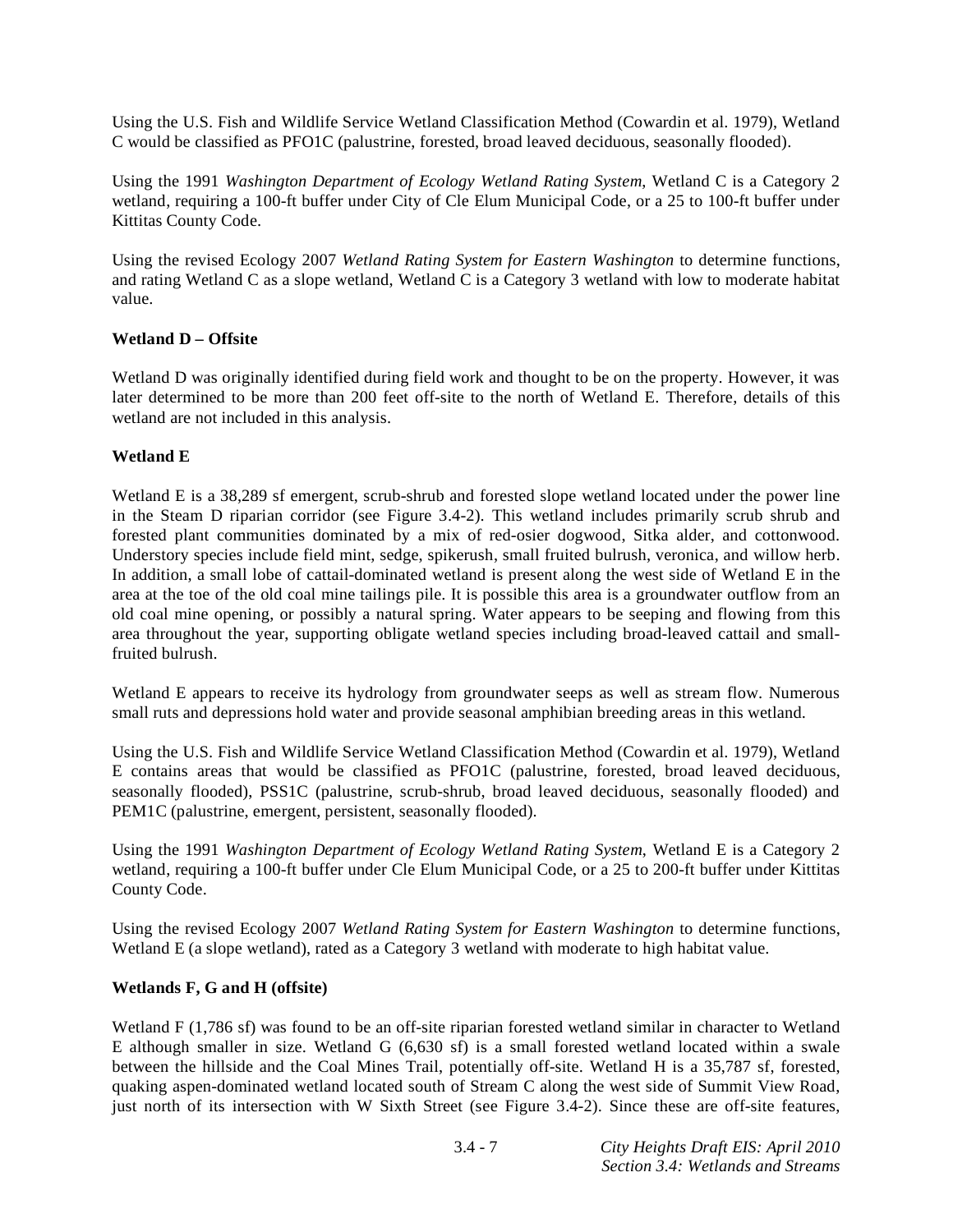detailed characteristics were not analyzed. They are in close proximity to the site, and required some review as buffers may extend onto the City Heights property. Based upon general observations, these wetlands appear to be Category 3 wetlands, all within the unincorporated area of Kittitas County. Category 3 wetlands more than 10,000 sf in size (Wetland H) require a 20 to 80-ft buffer under Kittitas County Code. Category 3 wetlands smaller than 10,000 sf in size (Wetlands F and G) do not require buffers (KCC 17A.04.020). If the property owned by others between the City Heights south boundary and the existing City limits is annexed at some future time before development occurs in the western portion of the City Heights site, Cle Elum Municipal Code would require a 50-ft buffer around these Category 3 wetlands.

### *POTENTIAL IMPACTS DURING CONSTRUCTION*

There would be a potential for construction impacts to occur in wetlands with development of any of the conceptual land use alternatives if Best Management Practices (BMPs) are not utilized. Construction impacts could include the operation of machinery in and around wetlands, compaction of soils within wetlands, erosion of soil and sediment deposition in wetlands. Clearing in and around wetlands and their associated buffers could result in changes in the hydroperiod or hydrologic regime of wetlands if there are alterations to surface or subsurface migration of water to these landforms.

### *POTENTIAL DEVELOPED-CONDITION IMPACTS*

Direct, permanent impacts (fill) to Wetlands B and C are likely with implementation of Alternative 1, 2, or 3A due to the proposal to widen Summit View Road under any of these alternatives. In addition, impacts to Wetland E are possible associated with proposed road construction in the power line corridor to connect proposed Development Areas A and B under these alternatives. If the road crossings are built as conceptually shown, wetland buffer impacts would also occur at these crossings. Although it is not yet possible to specifically quantify areas of wetland impact, the applicant proposes that all fills would be the minimum necessary to construct the proposed road crossings: in the range of 2,000 to 6,000 sf total (for both road crossings described here). Wetland impacts and compensatory mitigation will be quantified at the time permit applications are prepared, and will be regulated by local, State, and Federal agencies with jurisdiction.

The developed condition of the site also has the potential to impact wetland hydrology (depth and duration of inundation) if surface water runoff and/or shallow groundwater flow is altered by the introduction of impervious surfaces, depending on provisions made in the on-site stormwater management system. If wetland hydrology is altered, it could affect wetland vegetation and wetland functions and values.

Potential indirect impacts to wetlands in the developed condition of the site include increased human intrusion into the wetlands due to the introduction of a resident population on the site. Human intrusion impacts may include additional noise, light, and possible stormwater discharge to wetlands, and possible use by children at play. These effects could diminish the wildlife habitat values of wetlands.

If on-site sewage disposal systems (OSDS) are used in Alternative 3A or 3B rather than connection to the City sewer or connection to an on-site Membrane Bioreactor (MBR) plant, there could be a potential for nutrient input to wetlands over the long-term if OSDS fail and result in groundwater contamination and migration. The potential for this impact to occur would be highest in areas adjacent to riparian corridors and wetlands. Alternative 3B could have the greatest potential for alteration of hydrologic inputs to wetlands and streams if a large number of exempt wells were used throughout the site to provide domestic water supply. Potential wetland impacts due to road construction to implement Alternative 3B are difficult to project, but could be much higher than with Alternative 1, 2 or 3A as there would be no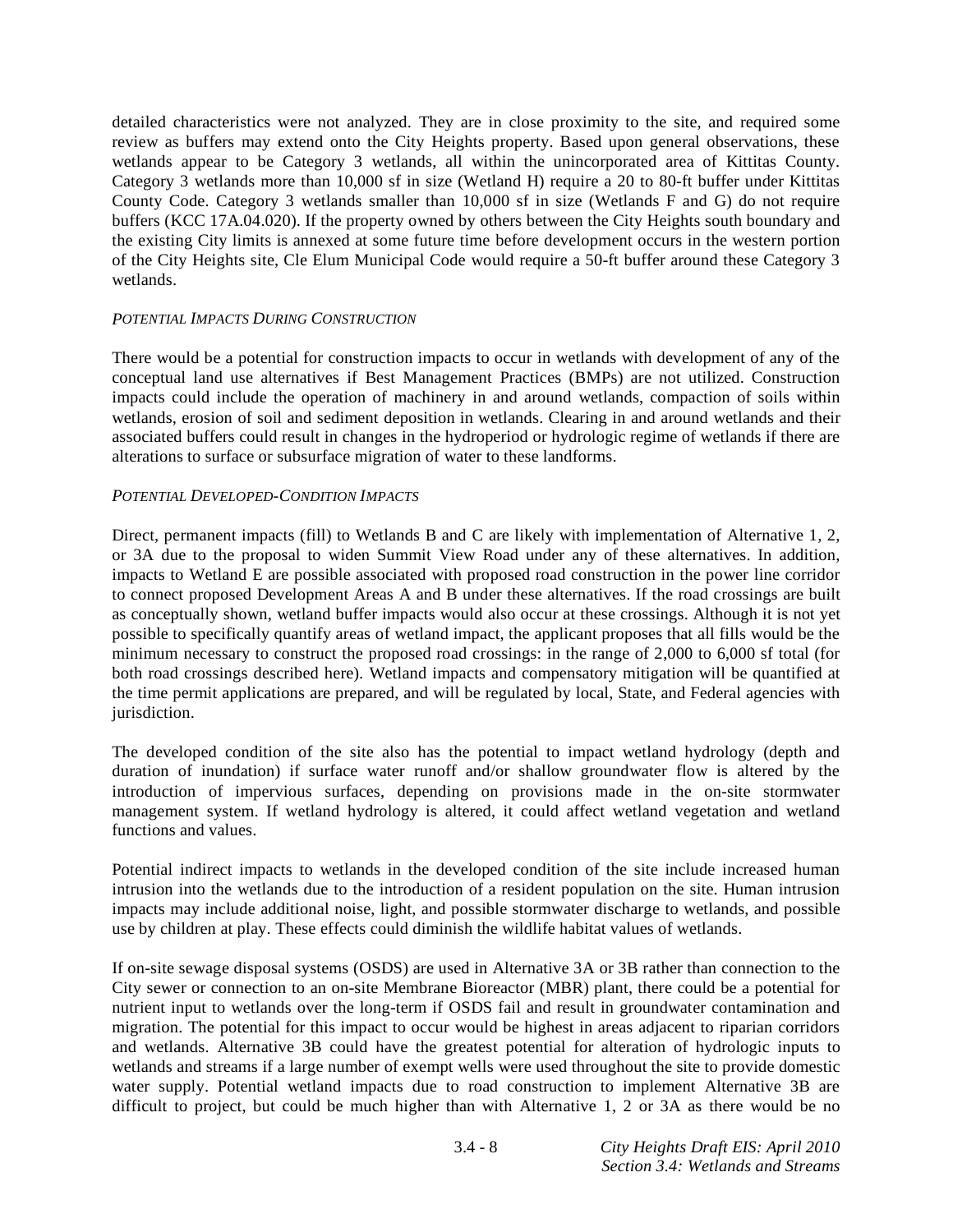planned road system that largely avoids wetlands and minimizes stream crossings under these alternatives. Access would need to permitted for each parcel in Alternative 3B regardless of abutting parcel access or impact characteristics.

Under the No Action Alternative, impacts to wetlands and wetland buffers that presently occur due to offroad riding and mudding in Wetlands B, C and E for example, would likely continue.

#### *MITIGATION MEASURES*

*Mitigation Measures Included in the Development Proposal*. Construction contractors will be required to comply with all applicable permit conditions to avoid inadvertent clearing or compaction within wetlands and their associated buffers. Prior to the start of construction in areas where delineated wetlands occur, wetland boundaries will be flagged and silt fencing will be installed to alert contractors to the "no disturbance" requirement for these areas.

 Best Management Practices to be implemented during construction, and water quality treatment facilities in the developed-condition stormwater management system, would minimize or avoid water quality impacts to wetlands. These measures would potentially improve water quality discharges over existing conditions, as removal of the off-road vehicle use would reduce the amount of untreated sediment-laden runoff that currently flows into creeks and enters wetlands.

 Direct impacts to wetlands (i.e., fill at road crossings) will be mitigated at required ratios per City or County Code (depending on the alternative selected for implementation) through wetland creation, likely by expanding the edge of impacted wetlands outside the area of fill. Potential impacts to wetland buffers will be mitigated through buffer averaging as allowed by Code. Buffer averaging allows reduction of a buffer in one area as long as an equal area is added to (or preserved in) the buffer in another location. Under buffer averaging, the actual area of the buffer remains the same as the standard full width buffer.

 In compliance with Ecology's *Stormwater Management Manual for Eastern Washington* (SWMMEW), potential impacts to wetland hydrology would be minimized or avoided by the proposed stormwater management system that would re-direct treated water back toward wetlands that received stream hydrology prior to development.

*Applicable Regulations*. On-site sewage disposal systems, if installed on the site under Alternative 3A or 3B, would be required to comply with Kittitas County Code and Washington State Department of Health regulations (WAC 246-272A) for the proper design, construction, operation, and maintenance of these systems to avoid leaking inadequately-treated wastewater into the groundwater system.

 City of Cle Elum Municipal Code Title 18 (Critical Areas Development) lists detailed regulations that apply to wetlands. If Alternative 1 or 2 is selected for implementation, all work in and around wetlands would be required to comply with CEMC Title 18, Sections 18.01.430 through 18.01.500. The City's wetland buffer requirements are described above. A 25-ft building structure setback is required from any wetland buffer (CEMC 18.01.460). Wetland replacement ratios if there is no reasonable alternative to fill in a Category 2 through 4 wetland are defined in CEMC 18.01.490.

 Kittitas County regulates wetlands under Title 17A of the Kittitas County Code. If Alternative 3A or 3B is selected for implementation, any work that would impact on-site wetlands (or off-site wetlands under the County's jurisdiction) would be required to comply with the County's Critical Areas Code. Wetland buffer requirements are described above. A building setback equal to the side yard setback of the applicable zoning district would also be required from the edge of any wetland buffer. Minor intrusions into the building setback area are allowed subject to the discretion of the Kittitas County Director of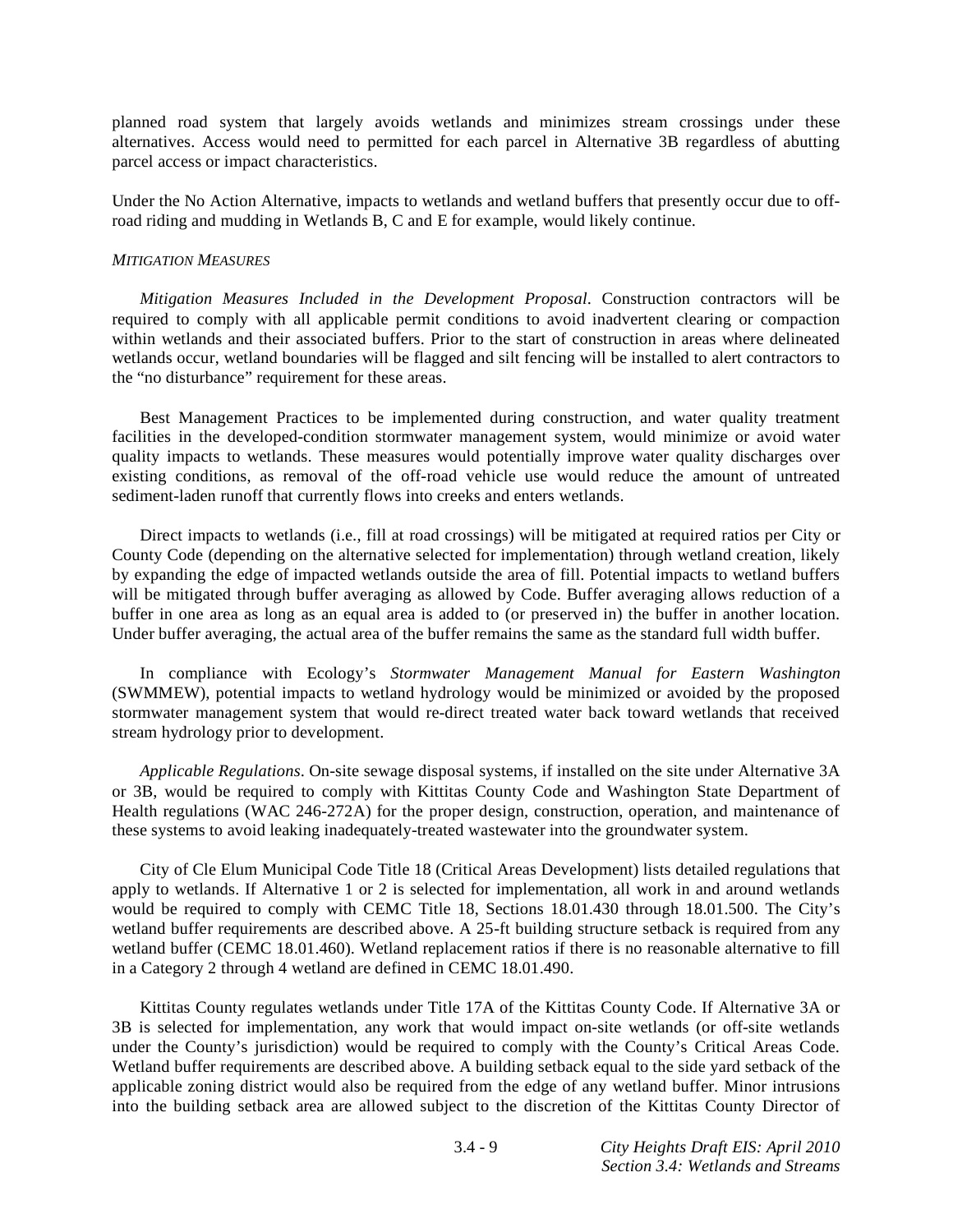Community Development Services (KCC 17A.04.045). Wetland replacement ratios if there is no reasonable alternative to fill in a Category 1 through 4 wetland are defined in KDD 17A.04.050.

 Filling or dredging (if any) within "waters of the United States" would fall under the jurisdiction of the U.S. Army Corps of Engineers (Corps). Waters of the United States are generally natural waterbodies that have some connection to navigable waters. The Corps regulates all discharges into "waters of the United States" (wetlands and streams) under Section 404(b) of the Clean Water Act. Wetlands that are hydrologically isolated are not regulated by the Corps. Only the Corps can decide when a wetland is isolated or not. Isolated wetlands generally do not have any above-ground hydrologic connection to any other waterbody which is, or is connected to a navigable water.

 The Washington Department of Ecology would have Section 401 jurisdiction over any wetland impacts for which a Corps permit is required.

*Other Recommended Mitigation Measures*. The increased human presence in close proximity to onsite wetlands could potentially be mitigated by fencing to discourage intrusion. Lights and noisegenerating uses could be located away from wetlands to minimize impacts from glare and sound.

 To the extent that on-site sewage disposal systems may be installed with Alternative 3A or 3B, these systems should be sited, designed, installed and maintained in areas that would avoid potential shallow groundwater contamination that could migrate to wetlands in the event of unanticipated septic system failure.

 Groundwater wells should be located in areas where hydrologic analysis reveals the least likelihood of impact to base flows or the hydrology of wetlands. The impairment analysis performed to determine the potential effects of groundwater wells on other users in the basin also evaluates potential effects on shallow groundwater hydrology that sustains existing wetlands in the basin.

#### *SIGNIFICANT UNAVOIDABLE ADVERSE IMPACTS*

The proposal to limit wetland fill to the minimum necessary to construct road crossings would minimize the potential for direct wetland impacts associated with site development. If road crossings are built as shown on the conceptual land use plan for Alternative 1, 2 or 3A, wetland fill in the range of 2,000 to 6,000 sf (total) may occur. Actual wetland impacts and compensatory mitigation requirements will be determined at the time of specific development applications.

Provided that an on-site stormwater management system is designed, constructed, operated, and maintained in accordance with Ecology's 2004 SWMMEW, no significant unavoidable adverse impacts to wetland hydrology would be expected to occur in the developed condition of the project with any of the conceptual land use alternatives.

### **3.4.2 Streams**

#### *AFFECTED ENVIRONMENT*

Concurrent with the site inspection for wetlands in June and July 2009, all drainage courses on the City Heights were inspected, described, and classified. The ordinary high water mark (OHWM) of streams on the property was located based upon the criteria described in Ecology's draft publication: *Determining the Ordinary High Water Mark on Streams in Washington State* (March 2008). Following delineation, all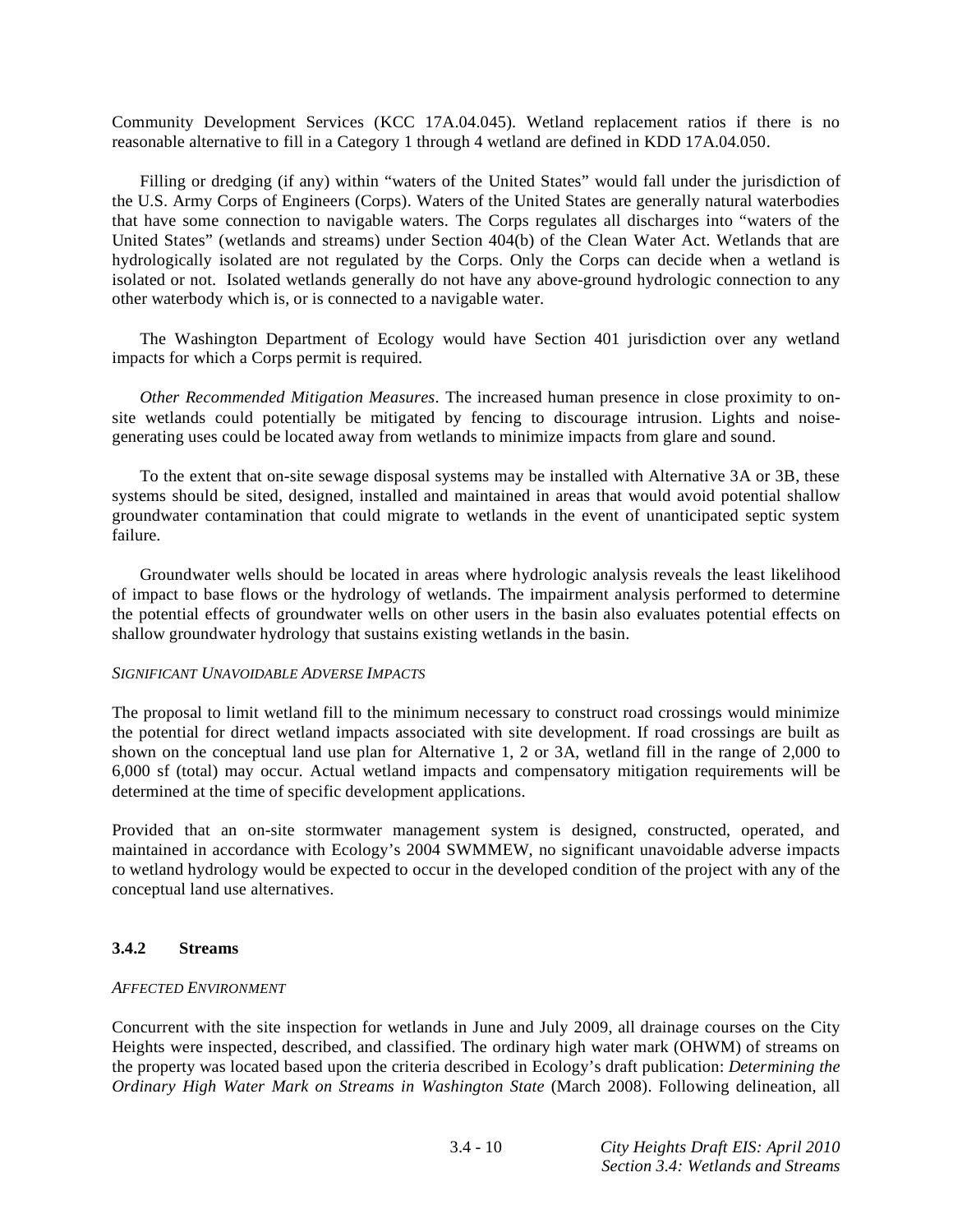stream flags were surveyed by Encompass Engineering & Surveying and placed on site maps reproduced as figures in this Draft EIS.

Prior to visiting the site, the Washington State Department of Natural Resources (WDNR) Forest Practices Application Review System (FPARS) stream mapping website was reviewed. This source shows six streams on the City Heights property (see Figure 4 in the *City Heights, City of Cle Elum, Wetlands and Wildlife Habitat Report*; Sewall Wetland Consulting, Inc., October 26, 2009). Three of these are depicted as Type F waters (equates to Type 3 waters described below) and four as Type N waters (equates to Type 4-5 waters).

Rivers and streams within both the City of Cle Elum and Kittitas County are classified using the Washington Department of Natural Resources Water Typing System, the definitions for which are described below. The City and County have somewhat different buffer width requirements for the various stream types. These are compared in Table 3.4-2.

*Type 1 Waters* – Shorelines of the State.

*Type 2 Waters* – Segments of natural waters that are not Type 1 and have high use and are important from a water quality standpoint for a) domestic water supply; b) public recreation; c) fish spawning, rearing or migration, or wildlife uses; d) are highly significant to protect water quality.

*Type 3 Waters* – Segments of natural waters not Type 1 or 2 with slight to moderate importance from a water quality standpoint for a) domestic water supply; b) public recreation; c) fish spawning, rearing or migration, or wildlife uses; d) are highly significant to protect water quality.

*Type 4 Waters* – Segments of natural waters not Type 1, 2 or 3 until the width between the ordinary high water mark (OHWM) becomes less than 2 feet.

*Type 5 Waters* – All natural waters not classified as Type 1, 2, 3 or 4 with or without well-defined channels.

| <b>Stream</b> | Water Type <sup>a</sup> | <b>Cle Elum</b><br><b>Buffer</b> | <b>Kittitas County</b><br><b>Buffer</b> | <b>New Water Type</b><br>Equivalent <sup>b</sup> |
|---------------|-------------------------|----------------------------------|-----------------------------------------|--------------------------------------------------|
| A             |                         | $25 \text{ ft}$                  | 10 to 20 ft                             |                                                  |
| AA            |                         | None                             | None                                    | N                                                |
| B             |                         | $50$ ft                          | 20 to 50 ft                             | F                                                |
| <b>BB</b>     |                         | $25$ ft                          | 10 to 20 ft                             | N                                                |
|               |                         | $25 \text{ ft}$                  | 10 to 20 ft                             | N                                                |
| D             |                         | $50$ ft                          | $20$ to $50$ ft                         | F                                                |
| E             |                         | $25$ ft                          | 10 to $20$ ft                           |                                                  |

Table 3.4-2. Classification of streams that flow through the City Heights property, and City or County buffer width requirements.

<sup>a</sup> Water typing according to WDNR, recognized by the City of Cle Elum and Kittitas County.

<sup>b</sup> Water typing according to WDNR Forest Practices Application Review System (FPARS).

### **Stream A**

Stream A is an intermittent stream channel located on the extreme eastern side of the City Heights site (see Figure 3.4-1). This stream was dry during the June 2009 site inspection, although several small standing water pools were found in the stream on depressions in portions with a bedrock bottom. The stream bed consists of cobble and sand substrate with areas of high bank erosion where some small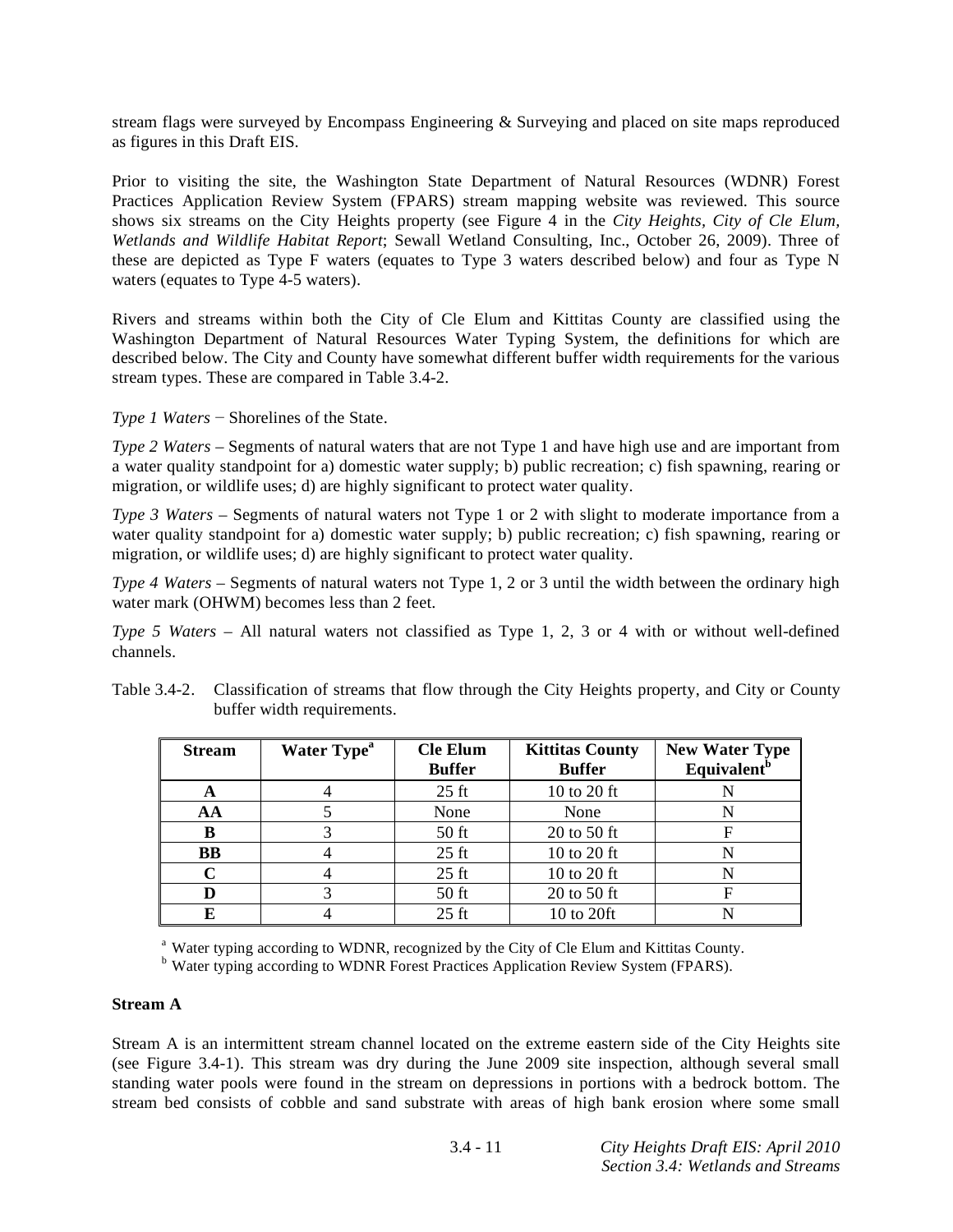landslides had occurred, as well as areas where the channel runs across sandstone outcroppings/bedrock. The sides of the channel are steeply sloping up the small ravine-type feature within which it is located. The open shrub community that borders Stream A generally consists of small pine seedling/saplings and antelope bitter brush. The stream width ranges from 2 to 6 feet, and exits the site in a culvert under a gravel road/driveway. Piles of debris and wood were found in this area at the south edge of the site, deposited by the January 2009 flood event.

The WDNR FPARS Maps indicate that Stream A is a Type N water, which is consistent with its ephemeral character and apparent lack of any use by fish. Under the older WDNR water typing system used by the City of Cle Elum and Kittitas County, Stream A would be considered a Type 4 stream due to its lack of use by fish and channel width greater than 2 feet. The City of Cle Elum Municipal Code buffer requirement for a Type 4 stream is typically 25 feet as measured from the OHWM. Under Kittitas County Code, the buffer requirement for Type 4 waters is typically 10 to 20 feet as measured from the OHWM.

### **Stream AA**

Stream AA is a small, apparently perennial-flowing channel located north of the Cle Elum Senior Center along the south boundary of the City Heights site (see Figure 3.4-1). This stream starts at a spring feature and drains southerly several hundred feet before infiltrating into the ground at the bottom of the hill. This feature has an iron pipe with a valve on it, and may potentially be a piped water source. It is also possible that this is a spring that originates in an old mine opening.

Under the City of Cle Elum Municipal Code, Stream F would be considered a Type 5 stream due to its narrow channel, lack of fish use and lack of connection to any higher-order water. Typically, Type 5 streams have no protection under City of Cle Elum Code. Under Kittitas County Code, Type 5 waters have no buffer requirements, but are typically required to have a 15-ft building setback measured from the channel.

### **Stream B (Deer Creek) and Stream BB**

*Deer Creek/Stream B*. Stream B (locally known as Deer Creek) is an apparent perennial-flowing stream channel located along the west side of Montgomery Road (see Figure 3.4-1).

 This stream contains a variable channel width ranging from 4 to 10 feet with a mixed cobble, sand and mud substrate. The fill slope of Montgomery Road forms much of the eastern bank of Stream B. Several mine openings on the west side of the channel upstream of the power line corridor may seasonally discharge water to Stream B. Stream BB (described below), another mine outlet, also drains into Stream B (Deer Creek).

 The WDNR FPARS Maps indicate Stream B (Deer Creek) is a Type F water, which indicates some use by fish. This stream classification was discussed with a Washington Department of Fish and Wildlife (WDFW) Area Habitat Biologist who indicated that WDFW has not actually found fish in the stream, but it is possible they could be present (personal communication with Brent Renfrow, WDFW Area Habitat Biologist, June 10, 2009). No fish were observed in Stream B (Deer Creek) during Sewall Wetland Consulting's flagging of the channel.

 Under the older WDNR stream typing system used by the City of Cle Elum and Kittitas County, Stream B would be considered a Type 3 stream due to potential fish use. The City of Cle Eum buffer requirement for Type 3 streams is typically 50 feet measured from the OHWM. Under Kittitas County Code, Type 3 waters are typically required to have a 20 to 50-ft wide buffer measured from the OHWM.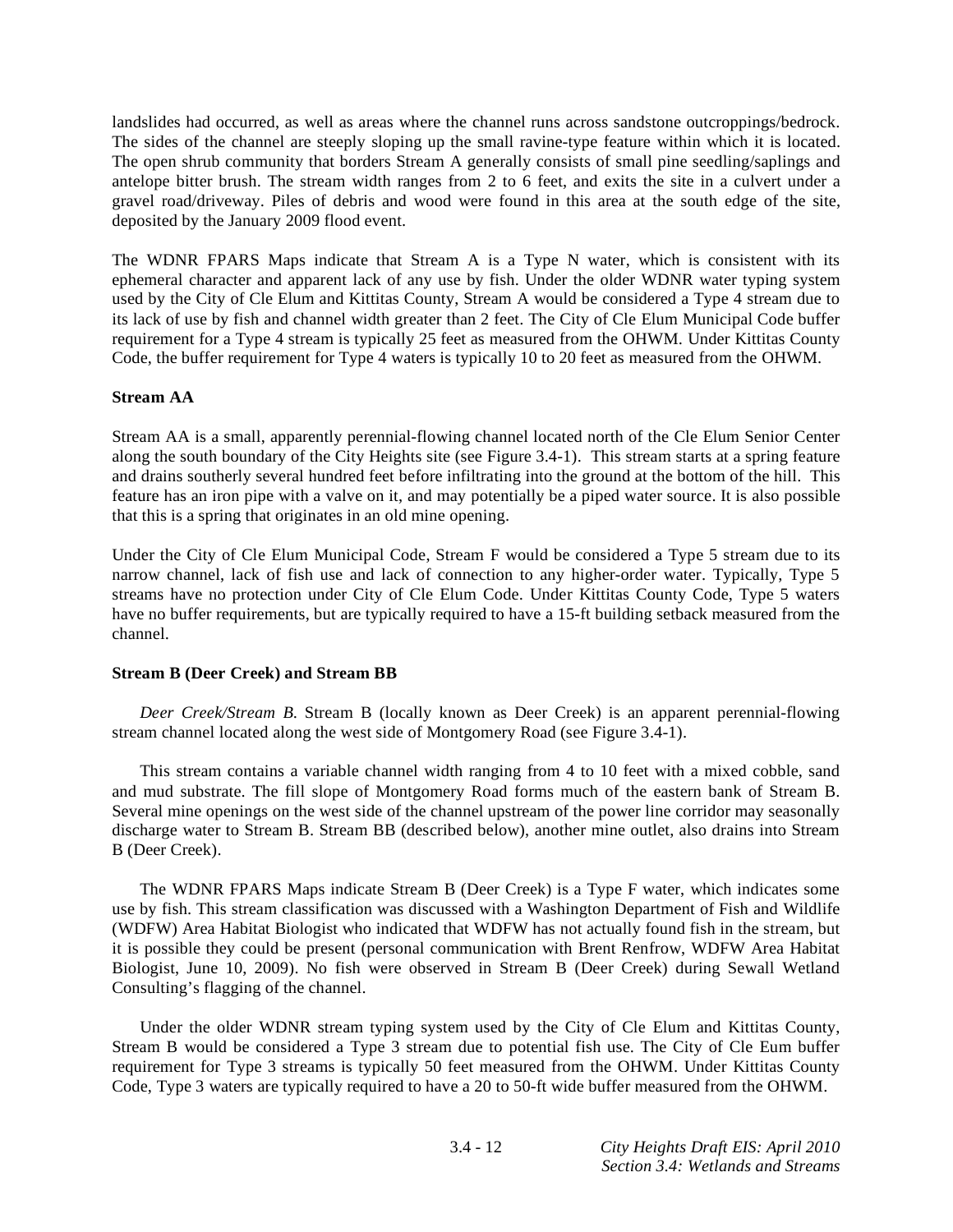*Stream BB*. Stream BB is a short perennial-flowing ditched stream that is the outflow from an abandoned mine. This stream flows from the east of Montgomery Road under Montgomery and joins Deer Creek just upstream of Wetland A and the power line corridor (see Figure 3.4-1).

 Stream BB is not shown on any stream maps. Stream BB under the City of Cle Elum Municipal Code, would be considered a Type 4 stream due to its lack of fish use and channel width greater than 2 feet. The City typically requires Type 4 streams to have a 25-ft buffer measured from the OHWM. Under Kittitas County Code, Type 4 waters are typically required to have a 10 to 20-ft wide buffer measured from the OHWM.

## **Stream C**

Stream C is an intermittent-flowing stream channel located within the middle of the site (see Figure 3.4- 2). This stream channel has been substantially disturbed in the past as it passes through the property near Summit View Road. Disturbance has included re-alignment and placement in a ditch-like channel as it flows to the west.

The upper end of Stream C under the power line is a diffuse meandering channel that passes through Wetland B with no well-defined channel except where it exits a culvert under a power line access road at the north edge of the site. This area has been disturbed by clearing as well as off-road vehicle use (tire ruts). Water sheet-flows through Wetland B and enters a large, sand-filled culvert under Summit View Road before discharging into Wetland C (see Figure 3.4-2). There is no defined channel through Wetland C although water ponds and follows tire ruts in the wetland to a defined channel outlet at the south end of the wetland. At the south end of Wetland C, a ditched channel funnels flow to the southwest. The stream passes back under Summit View Road further downhill, travels in a deeply dug and incised ditch to the southwest, and then appears to spread out and follow an old road bed (see Figure 3.4-2). The channel becomes small and narrow at the west end before passing back though an 18 to 24-inch diameter culvert under a gravel driveway to the south. The stream then appears to sheet-flow into a meadow or wetland area off-site before entering Crystal Creek near the Coal Mines Trail. The Stream C channel currently has a very unusual configuration in that the channel bed is higher than the surrounding landscape, or forms a ridge of sorts. It appears that during the winter 2009 flood events, the snow pack formed channel banks, and flow and debris occurred within the snow-formed banks. Debris then built up against the snowbanks and when the snow melted a large pile of sand and gravel was left higher than the banks. This indicates that next winter/spring, flow will go outside the location of the channel today. It appears that much of the water that discharges from this channel infiltrates under the gravel driveway near its southwest end, migrating south under the roadbed into the meadow with little flow actually going through the culvert.

Historically, the Stream C channel appears to have gone south from Wetland C and down through the ravine and stream channel near Stafford Street (see Figure 3.4-2).

The WDNR FPARS Maps indicate that Stream C is a Type F water, which indicates some use by fish. However, this seems to be a mapping error as it does not seem possible for fish to pass through the flat areas with no defined channel and the blockages throughout these features. This stream is dry in the summer and appears more appropriately identified as a Type 4 water. Under the older WDNR stream typing system used by the City of Cle Elum and Kittitas County, Type 4 streams are typically required by Cle Elum Municipal Code to have a 25-ft buffer as measured from the OHWM. Under Kittitas County Code, Type 4 waters are typically required to have a 10 to 20-ft wide buffer measured from the OHWM.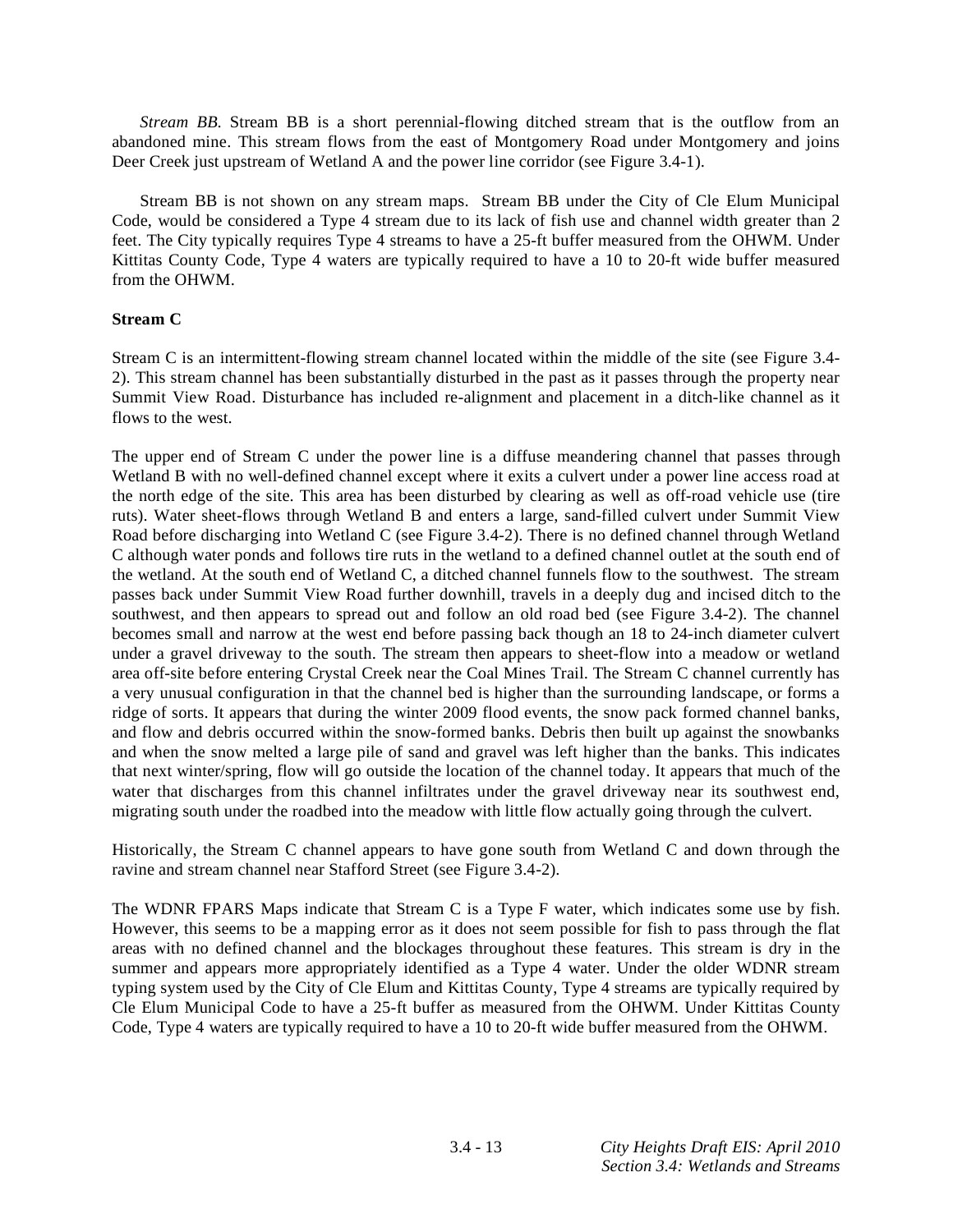### **Stream D** (aka Tributary 1209555472010)

Stream D is a tributary to Crystal Creek, and is identified in the WDFW Priority Habitat Maps as Stream LLID #1209555472010. This stream originates north of the site and flows south through the City Heights property, eventually connecting to Crystal creek off-site to the south along the north side of the Coal Mines Trail (see Figure 3.4-2). A small 1-ft wide flow from a very wet emergent cattail-dominated portion of Wetland E flows easterly into Stream D (see Figure 3.4-2).

Stream D is a narrow, mud bottom channel north of the power line corridor, and a more defined, steepsided cobble and gravel bottom channel to the south and extending off-site. A gravel road passes through the channel under the power line creating a large mud bottom area.

Stream D was flowing during the June 2009 site inspection, and was dry in the area north of the power line in July 2009. South of the power line corridor, flow remained in July due to the groundwater discharge coming out of the westerly lobe of Wetland E flowing into Stream D from Stream E (see Figure 3.4-2).

No fish were observed within the Stream D channel, although the stream is of flat enough slope that fish could access the channel from Crystal Creek.

The WDNR FPARS Maps indicate that Stream D is a Type F water, which indicates use by fish. The WDFW Priority Habitat Maps indicate rainbow trout were found in this channel as recently as 2007. Under the older WDNR stream typing system used by the City of Cle Elum and Kittitas County, Stream D would be considered a Type 3 stream due to the indication that it is used by fish. Cle Elum Municipal Code typically requires Type 3 streams to have a 50-ft buffer measured from the OHWM. Under Kittitas County Code, Type 3 waters are typically required to have a 20 to 50-ft wide buffer measured from the OHWM.

### **Stream E**

Stream E is a small intermittent flowing channel located within a natural drainage way just west of Stream B (see Figure 3.4-1). This area appears to only have flow in the Spring during snowmelt, and is characterized by a narrow (1-ft wide) gravel and sand bottom channel in a densely shrub-covered ravine. This stream leaves the site and enters a culvert passing under existing homes located along the Fourth Street alley west of Montgomery Avenue.

The WDNR FPARS Maps do not show Stream E. Under the older WDNR stream typing system used by the City of Cle Elum and Kittitas County, Stream E would be considered a Type 4 stream due to its narrow channel and lack of use by fish use. Cle Elum Municipal Code typically requires Type 4 streams to have a 25-ft buffer measured from the OHWM. Under Kittitas County Code, Type 4 waters are typically required to have a 10 to 20-ft wide buffer measured from the OHWM.

### *POTENTIAL IMPACTS DURING CONSTRUCTION*

Development under conceptual land use Alternative 1, 2 or 3A could result in impacts to Streams A, B, C, and D to construct proposed road crossings. Stream A would be impacted if the extension of Columbia Avenue is widened beyond its existing footprint. This work may include extension of the existing culvert and construction disturbance within the creek buffer. The Stream B buffer as well as portions of the channel could be impacted by any improvements to the width of Montgomery Avenue beyond its existing footprint. Portions of Stream C and its associated buffer could be impacted as a result of widening Summit View Road beyond its existing footprint. Portions of the Stream D channel and buffer would be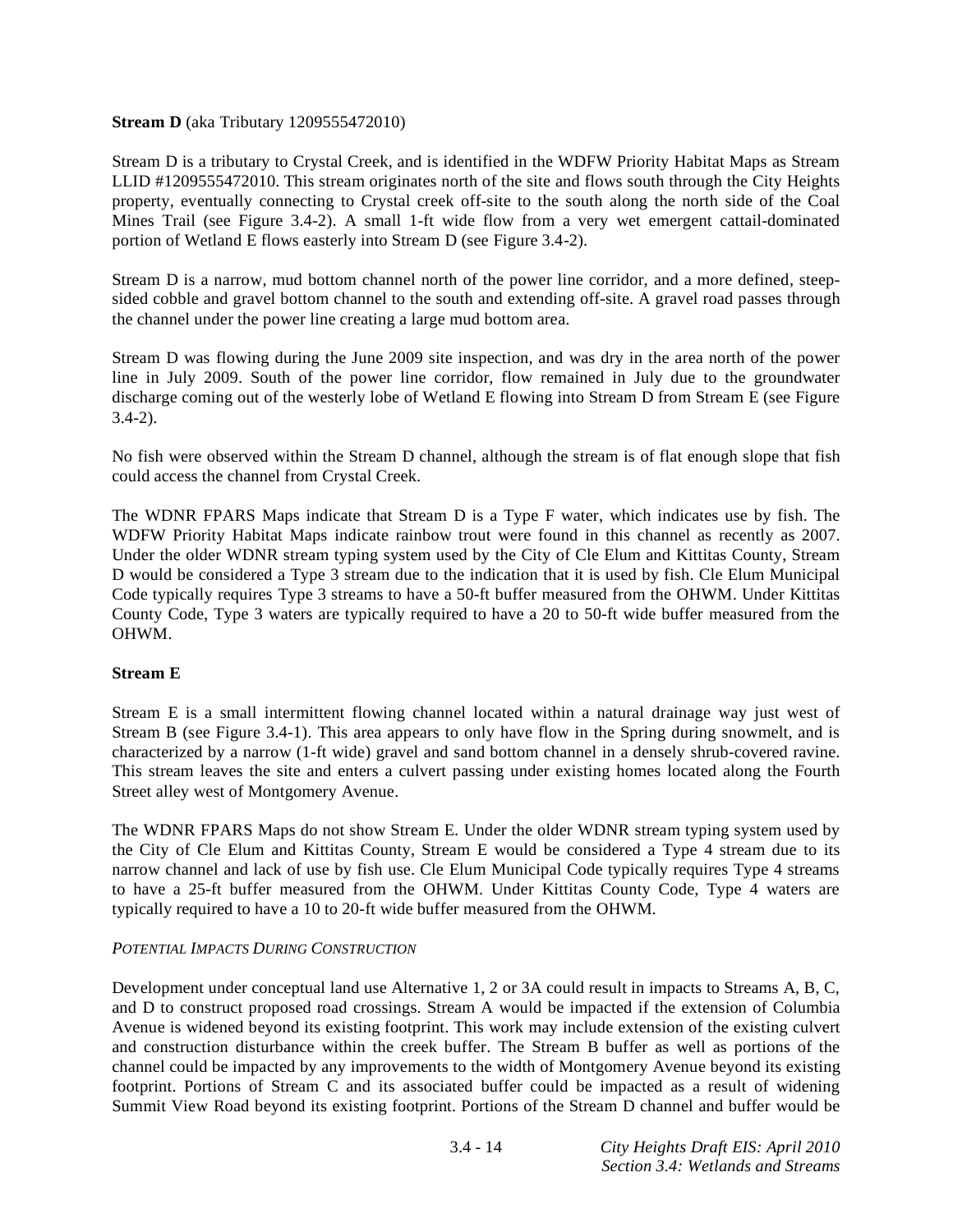impacted during construction of a road crossing shown on conceptual land use plans for Alternative 1, 2 or 3A to provide access between proposed Development Areas A and B. Alternative 3B could potentially have the most significant construction impact to streams due to development of a less coordinated road system, likely resulting in a larger number of stream crossings.

If access to the west end of the City Heights site from SR 903 is granted through the Cle Elum Pines (Deneen) property to serve Alternative 1, this alternative could result in temporary construction impacts to the buffer of Crystal Creek due to the proposal to construct an elevated bridge that would span the crossing to avoid direct impacts to the channel (see Figure 2.9-1 in Chapter 2). If the Alternative 2 west access is selected for implementation, widening and improvements to the existing Alliance Road at-grade crossing of Crystal Creek could result in temporary construction impacts at this location.

There would also be a potential for construction impacts to streams that flow through the site if Best Management Practices were not utilized. Such impacts could include the operation of machinery in and around stream channels, disturbance of gravels and stream bed materials, erosion of soil and sediment transport, or accidental discharge of machinery fluids into a stream.

Streams AA, BB, and E and their associated buffers would not be impacted by development as shown in the Alternative 1, 2, or 3A conceptual land use plans.

### *POTENTIAL DEVELOPED-CONDITION IMPACTS*

Potential developed-condition impacts to on-site streams under any build alternative include an increased volume of surface water runoff and reduced vegetative cover. If vegetation is removed from stream buffers, there could be an increase in sediment transport to streams, an increase in water temperature, and loss of woody debris recruitment to the channels. Woody debris recruitment is the natural deposition of downed trees, shrubs and branches to streams and their banks.

If an elevated bridge is constructed across Crystal Creek for west access to the development (as described and illustrated for Alternative 1), there could be shading impacts to the creek channel depending on the bridge design and materials used.

Potential surface water quality impacts from the developed-condition of the site include heavy metals, nutrients, and sediment loads in stormwater releases from paved surfaces used by vehicles (i.e., roads and parking areas) if there were no coordinated stormwater management system on the site. If on-site sewage disposal systems were installed on the site under Alternative 3A or 3B, there could be potential nutrient inputs to streams over the long-term if septic systems failed and groundwater contamination and migration were to occur. This could potentially impact water quality as well as fish and invertebrate habitat within streams.

Under the No Action Alternative, uncontrolled runoff and on-going degradation of streams would likely continue to occur, exacerbated by off-road vehicle use in and around stream channels.

### *MITIGATION MEASURES*

*Mitigation Measures Included in the Development Proposal*. Potential impacts to streams will be avoided or mitigated through the installation and operation of a stormwater management system on the site – both during construction and in the developed-condition of the project – in accordance with the Washington Department of Ecology 2004 *Stormwater Manual for Eastern Washington*. The proposed system is described in Draft EIS Section 3.18.3.